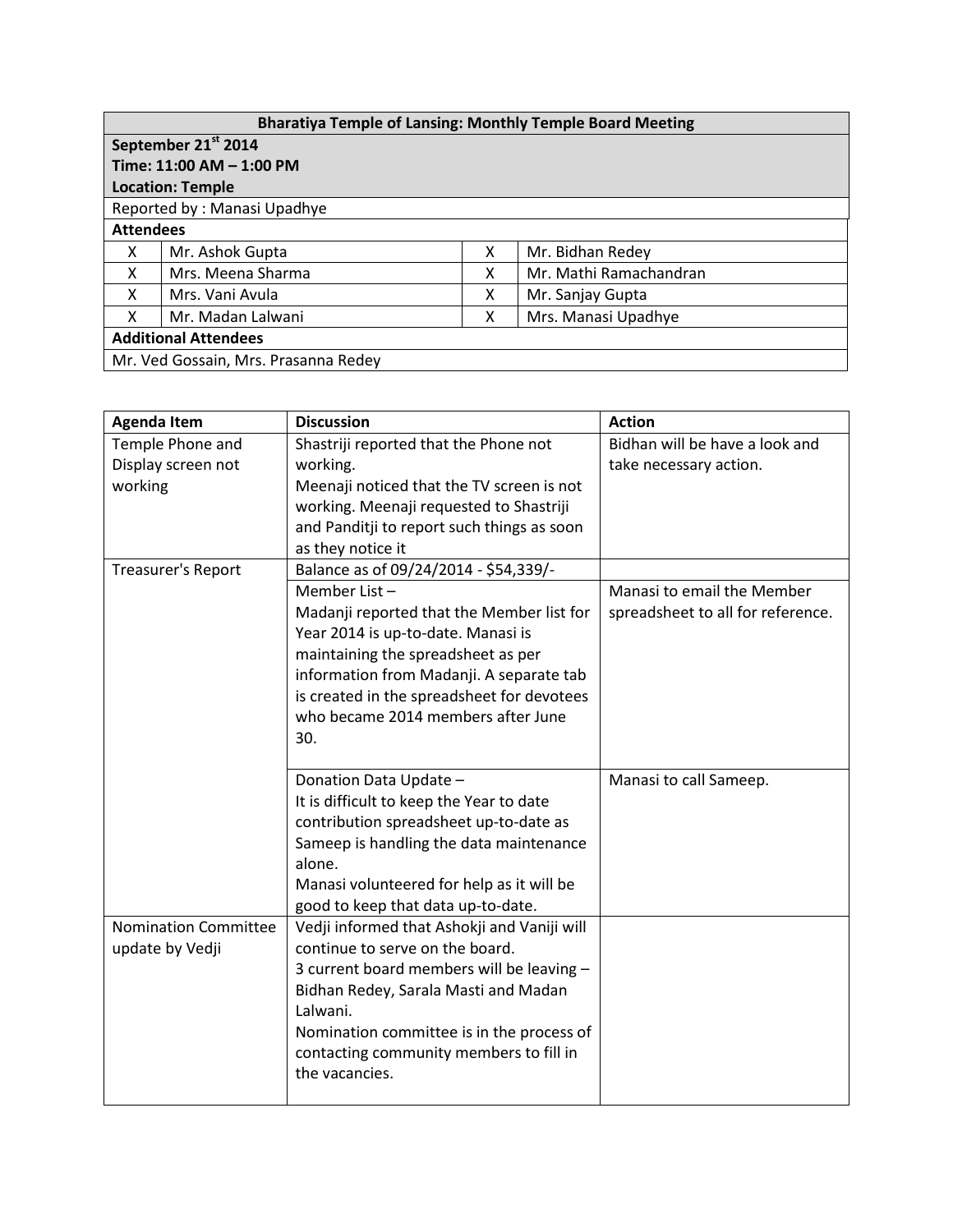|                      | Madanji informed about the scope of his               |                                             |
|----------------------|-------------------------------------------------------|---------------------------------------------|
|                      | work. It will be a good idea to look for              |                                             |
|                      | MSU students with accounting                          |                                             |
|                      | background to help the treasurer on need              |                                             |
|                      | basis even if temple need to pay them.                |                                             |
| Constitution         | Sanjayji provided copies of updated                   | Timeline $-$                                |
| Committee update     | constitution and bylaws to all the board              | Board will review the documents             |
|                      | members. He requested to review the                   | by Saturday 09/28/14                        |
|                      | documents for any correction.                         |                                             |
|                      | As a member of Constitution committee,                | Based on the review comments                |
|                      | Sanjayji informed that there were lots of             | the documents will be updated.              |
|                      | updates made to the constitution like -               | As soon as possible.                        |
|                      | rewording, document organization etc, so              |                                             |
|                      | it is impossible to view the document                 | Documents will be mailed during             |
|                      | keeping the track changes on. He                      | last week of October and                    |
|                      | suggested that it will be a good idea to              | emailed on October 31st                     |
|                      | deliver the document as a new document                | requesting comments back from               |
|                      | - Constitution as of 1/1/2015.                        | the members by Dec 1st.                     |
|                      |                                                       |                                             |
|                      | There will be a public announcement                   |                                             |
|                      | display on the front desk table for getting           |                                             |
|                      | the comments back from the community                  |                                             |
|                      | during the month of November.                         |                                             |
| <b>AGM Date</b>      | General Body Meeting is planned on                    |                                             |
|                      | December 7 <sup>th</sup> 2014. It was decided that no |                                             |
|                      | separate meeting is needed to discuss the             |                                             |
|                      | constitution updates it can be done as                |                                             |
|                      | part of AGM.                                          |                                             |
| Religious and social | Meenaji talked about considering a                    | <b>Bidhan to check</b>                      |
| Events update by     | change in service provider for the temple             |                                             |
| Meenaji              | phone due to constant service issues.                 |                                             |
|                      | Health and Wellness Seminar - The                     | Meenaji to work with Sudhakar               |
|                      | seminar will be arranged by the temple.               | Kulkarni                                    |
|                      | Lecture, light healthy lunch,                         |                                             |
|                      | Date - October 12, 2014                               |                                             |
|                      | Follow-up with Shashi to conduct the                  | Meenaji to request Shashi for               |
|                      | Balvihar activity at the temple                       | joining the board meeting on                |
|                      | Sanjayji conveyed that Shashi will like to            | October 5 <sup>th</sup> - to understand her |
|                      | help the temple in whatever way she can.              | views                                       |
|                      |                                                       | Sanjayji to forward Shashi's old<br>email.  |
|                      | Temple Utility Bill - Dr Milind Karve                 | Need to follow-up with Dr Milind            |
|                      | expressed his interest in making partial              | Karve.                                      |
|                      | payment.                                              |                                             |
|                      | Diwali firecrackers - guidelines                      | Mathi and Vaniji to purchase the            |
|                      | communicated by Meenaji                               | firecrackers as per guidelines              |
|                      |                                                       |                                             |